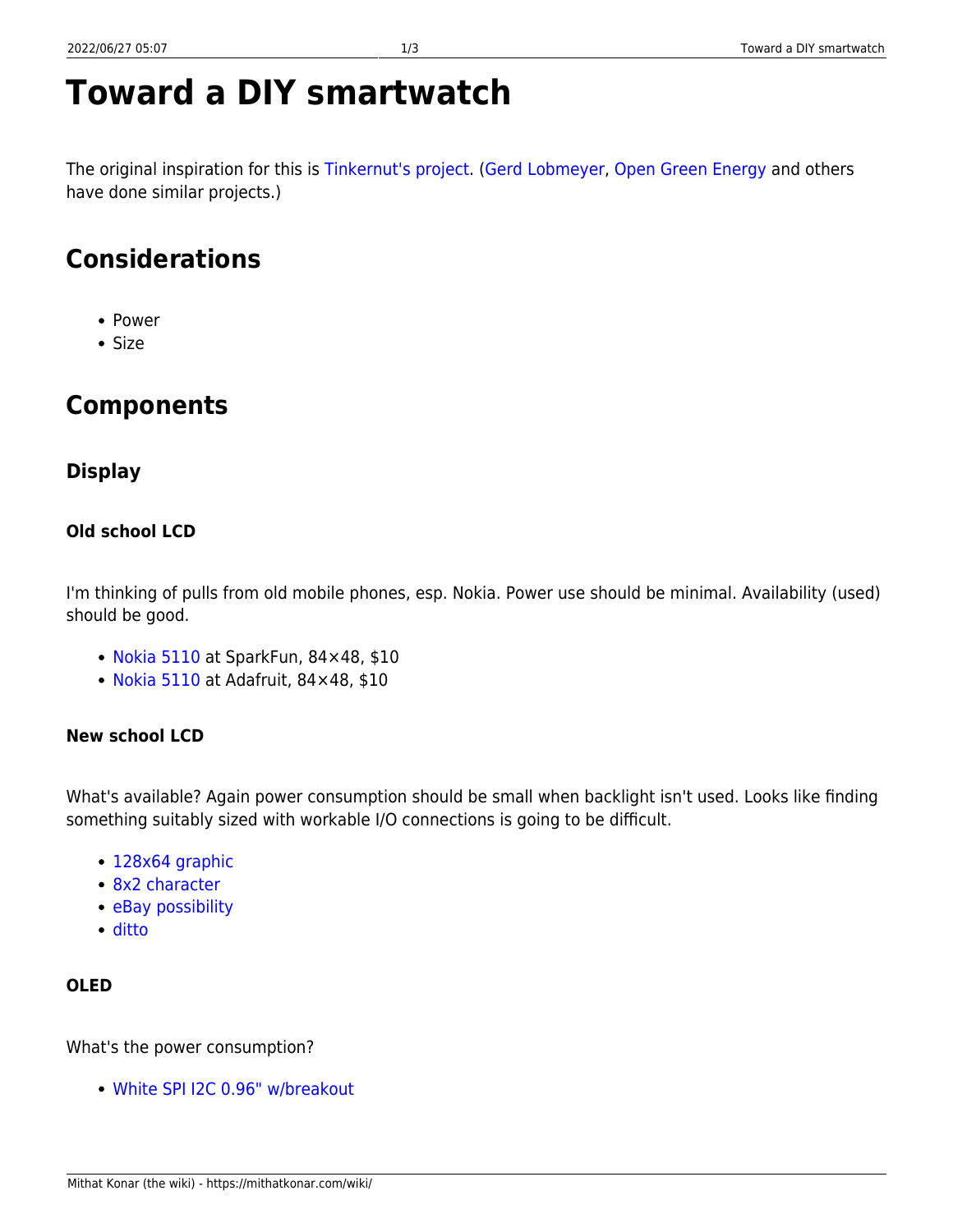### **Controller**

#### **w/ integrated BLE**

- Adafruit [Feather 32u4 Bluefruit LE](https://www.adafruit.com/products/2829), 2.0" x 0.9" x 0.28", 5.7 grams, battery charger, \$30. Possibly all FOSS.<sup>1</sup>
- Adafruit [Feather M0 Bluefruit LE,](https://www.adafruit.com/products/2995) 2.0" x 0.9" x 0.28", 5.7 grams, battery charger, \$30. Possibly all FOSS.
- [Bledino,](http://bleduino.cc/) 1.7" x 0.8"
- [RFDuino](http://www.rfdigital.com/shop/index.html), 0.6" x 0.6", [\\$17.99](http://www.mouser.com/ProductDetail/RF-Digital/RFD22301/?qs=%2fha2pyFadugNWf53j%2f86uEf%2fd9qK8tBLHEbFqnjCkaFqhYjJ63mw1A%3d%3d), [\\$14.99](http://www.semiconductorstore.com/cart/pc/viewPrd.asp?idproduct=48872)  $\circledR$

#### **w/o BLE**

- [DigiSpark Pro,](http://digistump.com/products/109) 1.1" x 0.72", \$10.
- [Femtoduino,](https://femto.io/collections/core/products/femtoduino) \$35
- [Microduino](https://www.microduino.cc/product/core)
- [Pro Micro,](https://www.sparkfun.com/products/12587) 1.3×0.7", \$19.95 (official)
- [Pro Mini](https://www.sparkfun.com/products/11113) 0.7 $\times$ 1.3", \$3 (clone) to \$10 (official)
- [Qduino Mini](https://www.sparkfun.com/products/13614), battery charger, \$30.
- [Tinyduino](https://tinycircuits.com/products/tinyduino-processor-board), battery support, goofy I/O \$20

#### **Other**

Use a Nordic BLE module for everything?

# **Bluetooth**

#### **Classic**

- HC-06: \$TODO, TODO mA, size is a bit big.
- HC-05: \$TODO, TODO mA, size is a bit big.

#### **BLE**

- Adafruit [Bluefruit LE SPI Friend](https://www.adafruit.com/product/2633), 0.9" x 1", possibly FOSS, \$17.50
- Adafruit [Bluefruit LE UART Friend,](https://www.adafruit.com/products/2479) 0.8" x 1.26"", possibly FOSS, \$17.50
- Itead [HM-11](https://www.itead.cc/hm-11.html), 0.7" x 0.53, \$8.50
- $\bullet$  Itead [HM-10](https://www.itead.cc/serial-port-ble-module-master-slave-hm-10.html), 1.1" x 0.5", \$6.50
- ReadBear[BLEmini](http://redbearlab.com/blemini/)
- Seeed [Bluetooth V4.0 HM-11 BLE Module](https://www.seeedstudio.com/item_detail.html?p_id=1803), 0.5" x 0.7", \$13.
- Seeed [Micro BLE Module](https://www.seeedstudio.com/item_detail.html?p_id=1975), \$17.